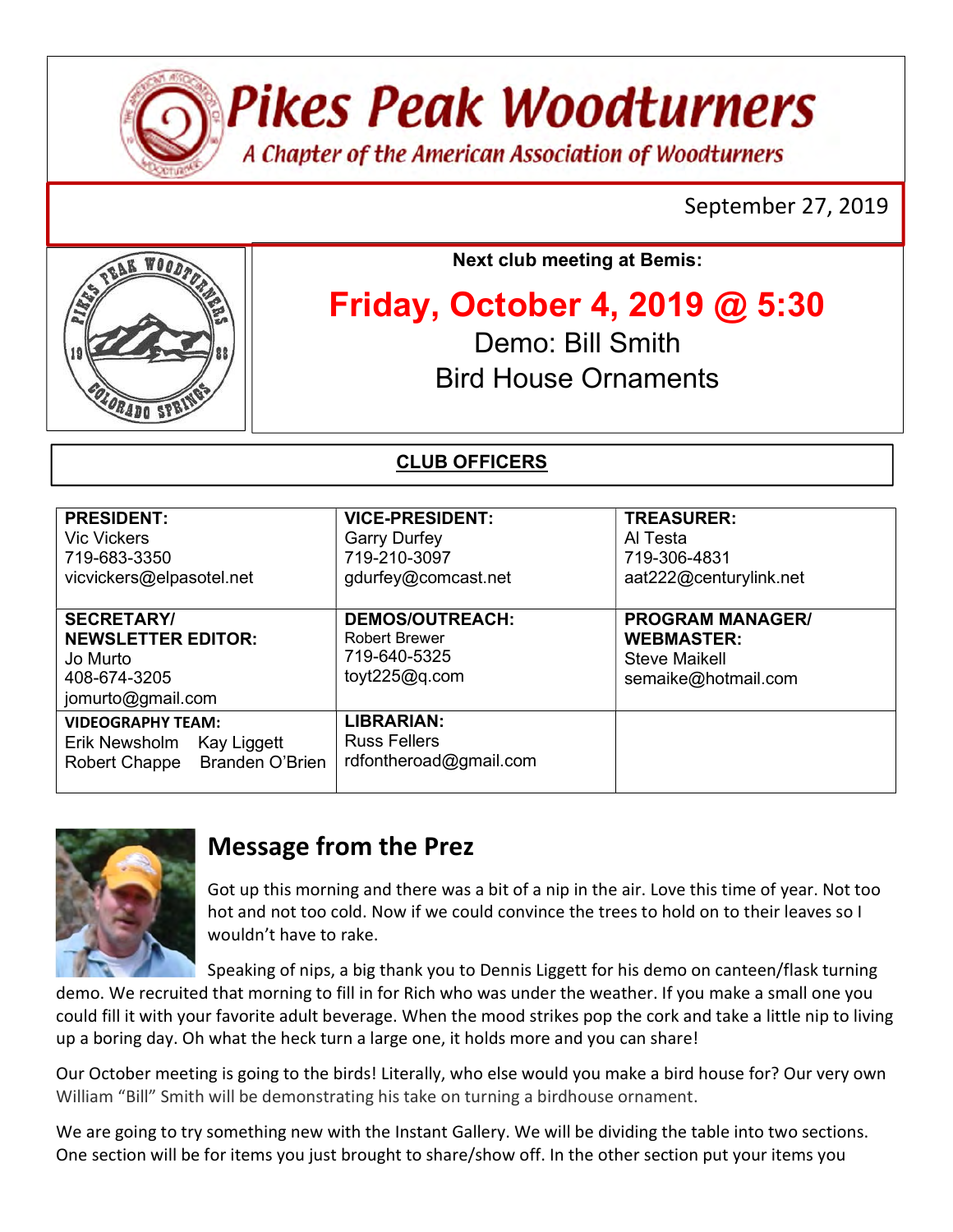would like constructive criticism on. For easier Identification we will have slips to fill out with a spot for your name, material, finish etcetera. Look for an example later in the newsletter.

We will be holding our chapter elections in November. If you have an interest in serving, contact me or any of the other officers.

We are working on our demo schedule for next year. Is there a demo or demonstrator you would like to see? Are you interested in presenting a demo? Do you have the good on someone we can blackmail into giving a demo? If so, get with me or Steve to coordinate. Just kidding on the blackmail.

"The President's Challenge" for October is to turn a Canteen. See you all at the next meeting on Friday, October 4<sup>th</sup>.

Until then, be safe and keep turning,

Vic



#### Pictures from our September Club Meeting with Dennis Liggett

## UPCOMING DEMONSTRATIONS

November 1, Don Prorack, Denver Club Member, Off-center bowl

#### DEMONSTRATORS

Let any officer know if you are interested in doing a demo or if you know of a National turner you would like to see. Let's not rely on the same people every year. If you've done something interesting or think people will be interested in your work, PLEASE volunteer, even if it's something we've done in the past. There is always something to be learned.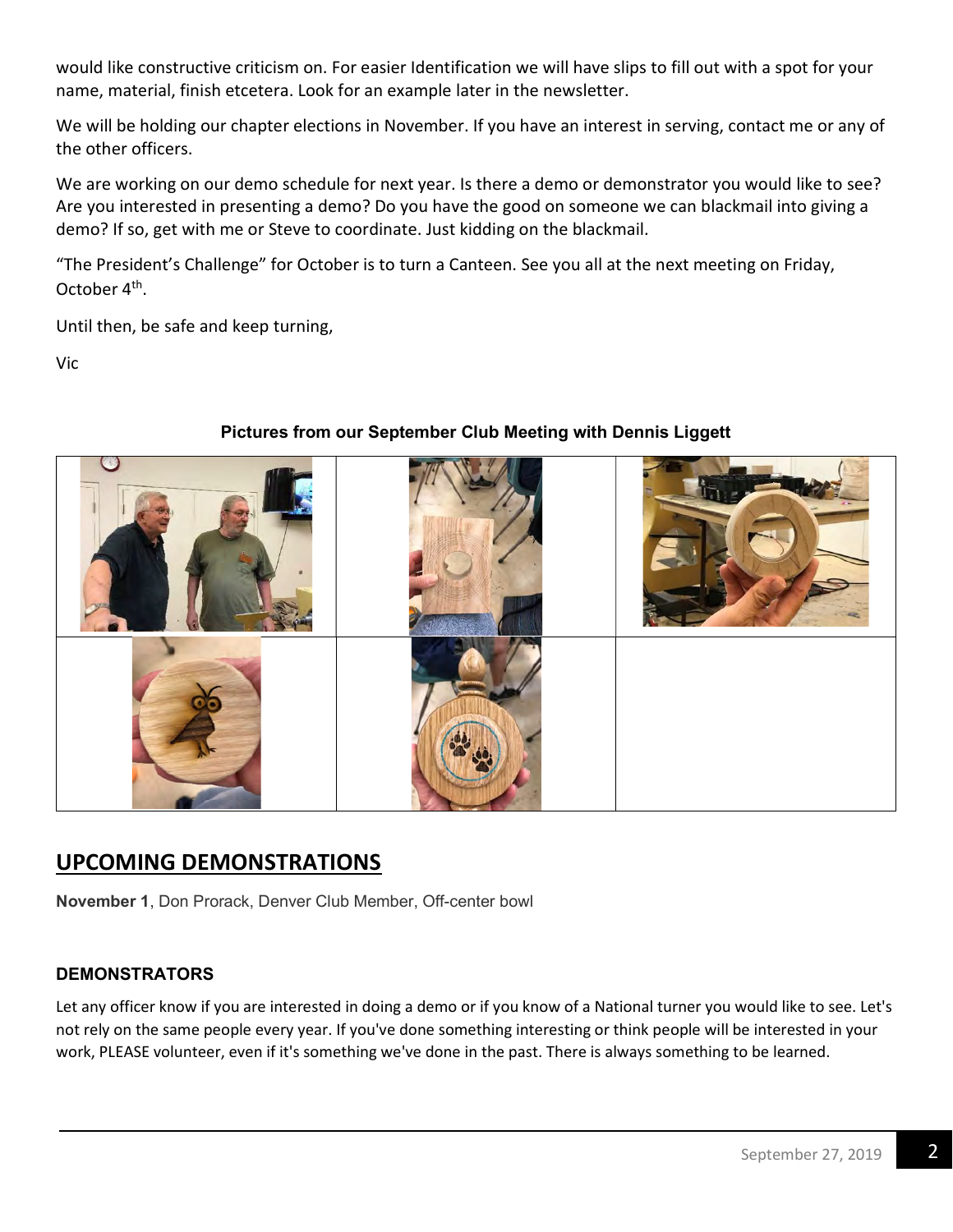

#### PPW Board of Directors

November is the season for Club Elections. Please consider becoming a member of the board. See Vic if you are interested.

#### BEADS OF COURAGE

Members please support the Beads of Courage effort. These boxes are a big encouragement to kids going through traumatic medical procedures. Your participation is really helpful.

Beads of Courage: The size of the box, as a minimum, must be 5 inches wide x 6 inches deep. These boxes do not have to be round, they can also square. Of course, you can make them larger, to allow the kiddos to put all their beads in a safe place. Go to www.beadsofcourage.org to see to whom you will be making these boxes. Don't forget to bring your boxes to the meetings and put them into the instant gallery. Steve Maikell will be the point of contact to turn in the BOC bowls to the Denver club for the children's cancer hospital.

#### MONTHLY RAFFLE

Nice turnout for the club raffle. Keep bringing in those pieces of wood or other turning supplies cluttering up your space!